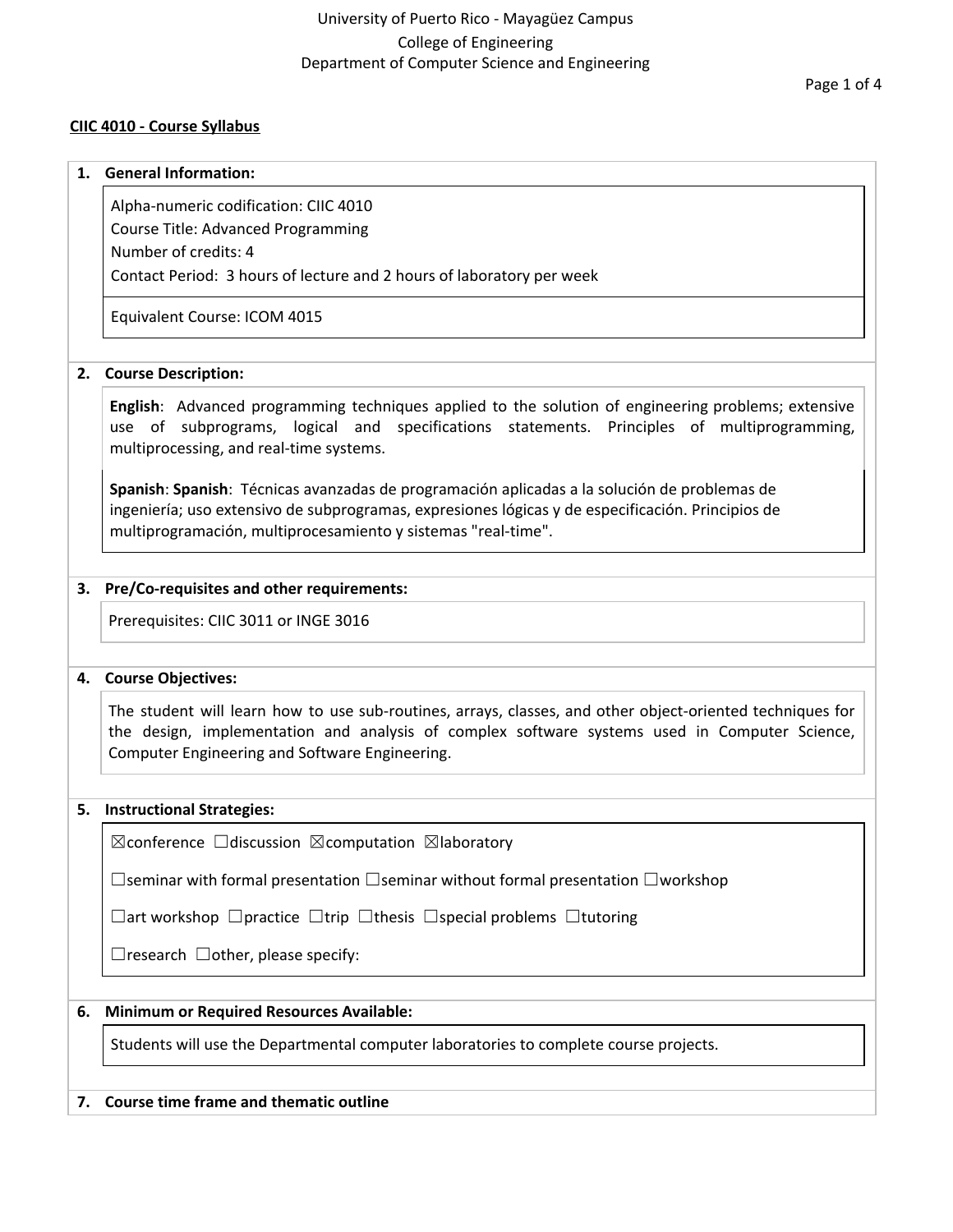| <b>Outline</b>                                           | <b>Contact Hours</b> |
|----------------------------------------------------------|----------------------|
| <b>Introduction to Computing</b>                         | 2.5                  |
| Fundamental Data Types, Operations, Expressions, and I/O | 2.5                  |
| <b>Decisions</b>                                         | 1.5                  |
| <b>Iteration</b>                                         | 1.5                  |
| <b>Functions</b>                                         | 3                    |
| <b>Arrays</b>                                            | 3                    |
| <b>Introduction to ADTs</b>                              | $\overline{3}$       |
| <b>Object-Oriented Concepts</b>                          | 4                    |
| <b>Object Oriented Design</b>                            | 4                    |
| <b>Input/Output and File Management</b>                  | 3                    |
| <b>Recursive Algorithms</b>                              | 3                    |
| <b>Sorting Algorithms</b>                                | $\overline{4}$       |
| <b>Searching Algorithms</b>                              | 3                    |
| <b>Introduction to the Analysis of Algorithms</b>        | $\overline{4}$       |
| <b>Exams and discussions</b>                             | $\overline{3}$       |
| <b>Laboratory Sessions</b>                               | 30                   |
| Total hours: (equivalent to contact period)              | 75                   |

# **8. Grading System**

 $\boxtimes$ Quantifiable (letters)  $\Box$  Not Quantifiable

## **9. Evaluation Strategies**

|                        | Quantity | Percent |
|------------------------|----------|---------|
| $\boxtimes$ Exams      |          | 35%     |
| $\boxtimes$ Final Exam |          | 30%     |
| ⊠ Short Quizzes        |          |         |
| $\Box$ Oral Reports    |          |         |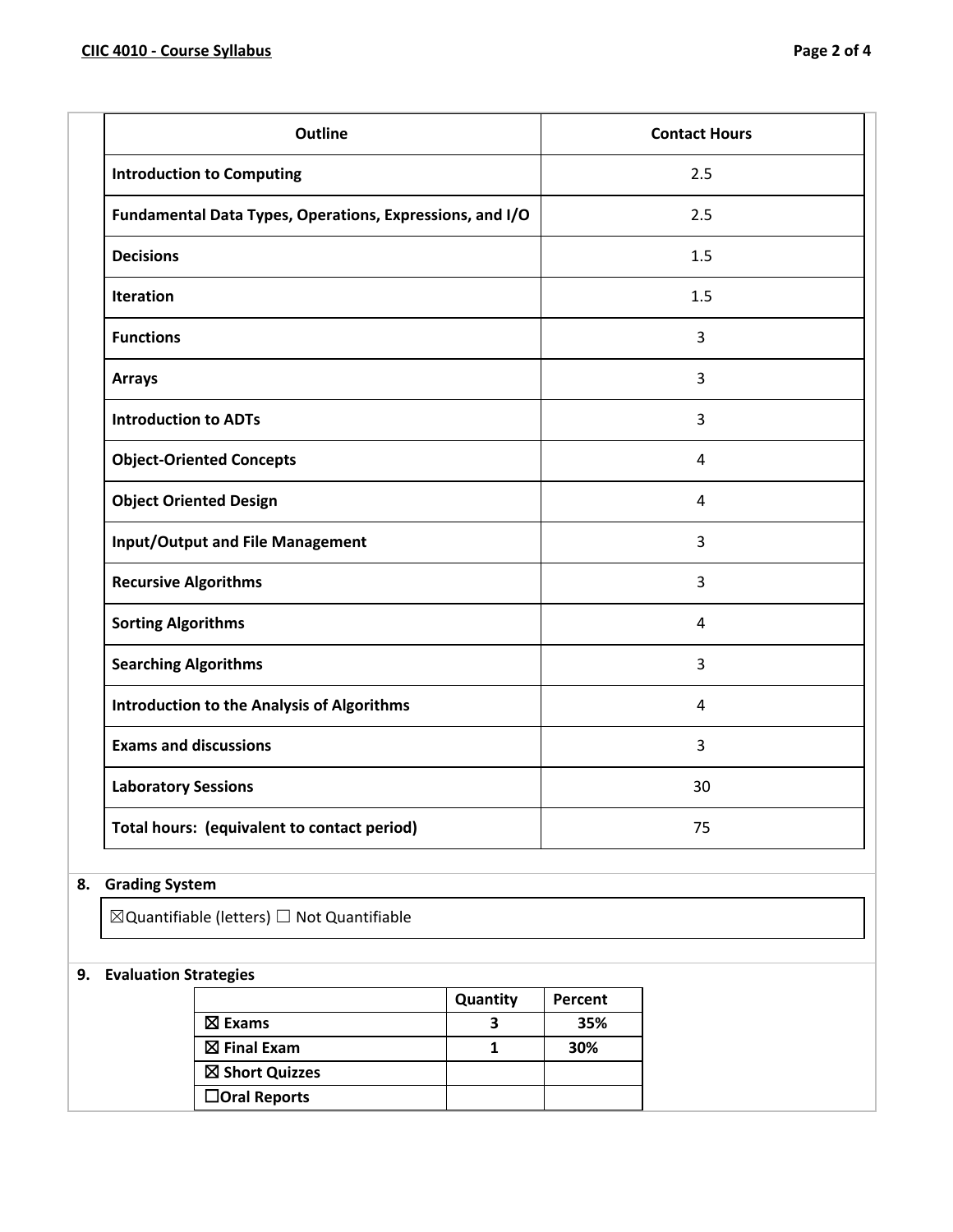| $\Box$ Monographies         |    |      |
|-----------------------------|----|------|
| $\Box$ Portfolio            |    |      |
| $\boxtimes$ Projects        |    | 25%  |
| $\square$ Journals          |    |      |
| ⊠Other, specify: Laboratory | 10 | 10%  |
| <b>TOTAL:</b>               |    | 100% |

## **10. Bibliography:**

- 1. Cay Horstmann, *Java Concepts*, 7th ed., John Wiley, 2012.
- 2. Walter Savitch and Kenrick Mock, *Absolute Java*, 5th ed*.,* Addison-Wesley, 2012.
- 3. Paul Deitel, and Harvey Deitel, *Java How to Program,* 9th Ed., Prentice Hall, 2011.
- 4. Herbert Schildt, *Java - A Beginner's Guide*, 5th Ed., McGraw Hill, 2011.

## **11. Course Outcomes**

| Upon completion of this course the student will be able to:                                                                 | Program<br><b>Outcomes</b> |
|-----------------------------------------------------------------------------------------------------------------------------|----------------------------|
| 1. discuss contemporary issues in the discipline of Computer Science and<br>Engineering                                     | 4                          |
| 2. apply fundamental process control structures in programming languages,<br>including sequence, selection, and repetition. | 6                          |
| 3. develop procedural and object oriented programming solutions to problems.                                                |                            |
| 4. use modern software development tools and techniques to design, implement,<br>and test software applications.            | 2                          |
| 5. work in a team and use modern collaboration tools to develop a software<br>application                                   | 5                          |

## **12. According to Law 51**

Students will identify themselves with the Institution and the instructor of the course for purposes of assessment (exams) accommodations. For more information please call the Student with Disabilities Office which is part of the Dean of Students office (Office #4) at (787)265-3862 or (787)832-4040 extensions 3250 or 3258.

## **13. Academic Integrity**

-The University of Puerto Rico promotes the highest standards of academic and scientific integrity. Article 6.2 of the UPR Students General Bylaws (Board of Trustees Certification 13, 2009-2010) states that academic dishonesty includes, but is not limited to: fraudulent actions; obtaining grades or academic